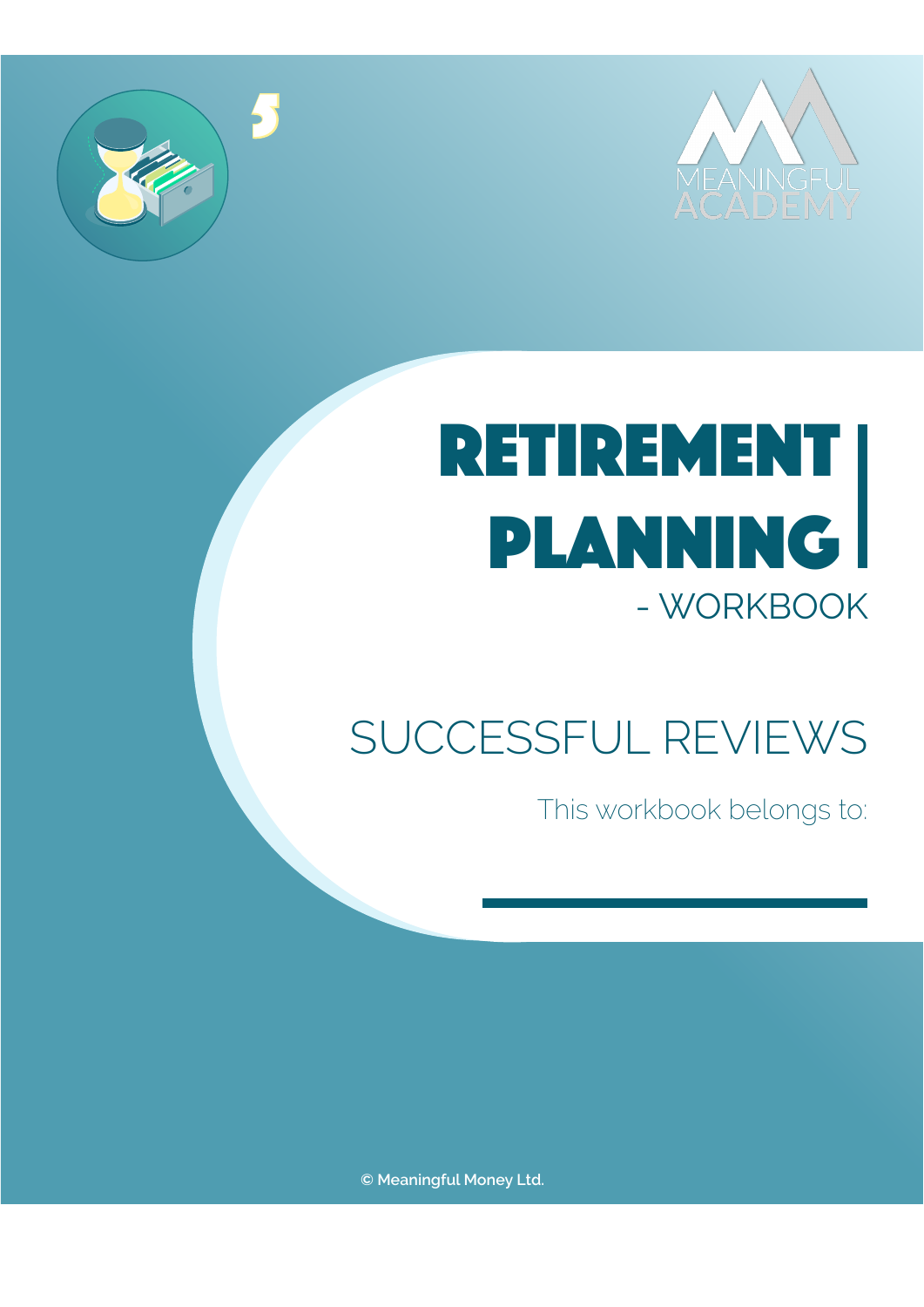## Successful Reviews

It's one thing to have a decent financial plan, to know where you're going with your finances and your life. But, as the saying goes, no battle plan survives contact with the enemy. For our purposes we can adjust this saying and adopt it as a mantra:

#### **No financial plan survives contact with real life.**

And that's why it is so important to review your financial plan and also your arrangements of the back of that plan, at least once a year. **Life changes, and you plan will need to change with it.**

Your annual review serves two purposes: a brief look back to where you have come over the past year, and a good look forward, in order to make sure that you're set up for the year or two to come.





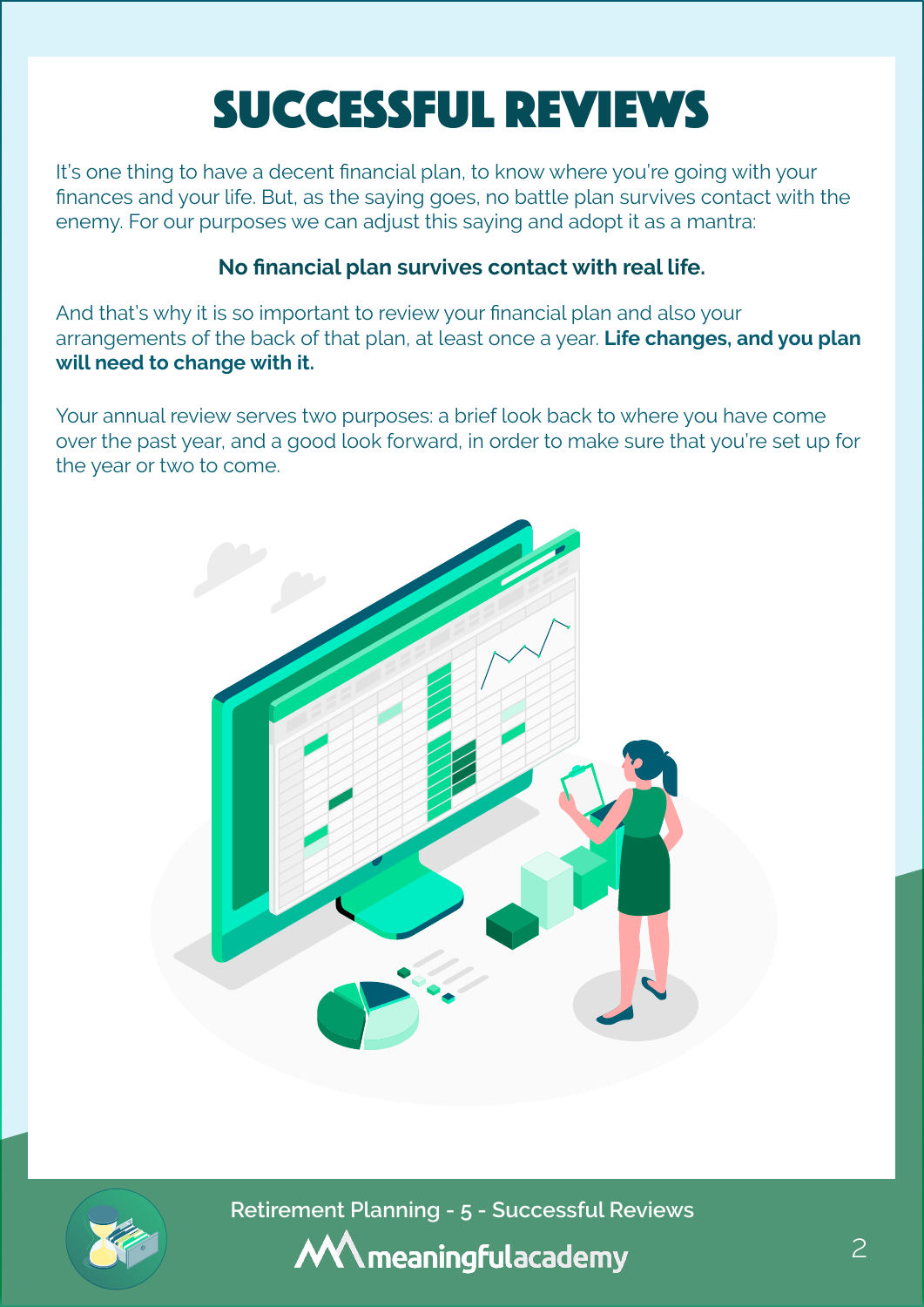## Scoping your review

To kick off your review, consider three areas of life which might mean you need to make some changes:

### **The Economy**

Has there been any market/economic shocks over the past year? How did they make you feel? Should you make any changes in relation to this? (*Hint: probably not!*)

### **Legislation**

Has there been any changes in the financial services world that might mean you should consider some changes to your portfolio? Things like changes to pensions rules, the Lifetime Allowance, ISA limits etc.

### **Your Circumstances**

By far the thing most likely to change your direction and plans is changing life circumstances. So ask yourself: Has anything changed over the past year? If so, write it down here and coside what it might mean. For example: if your daughter has got engaged, might there be a wedding to contribute towards in the next few months?!



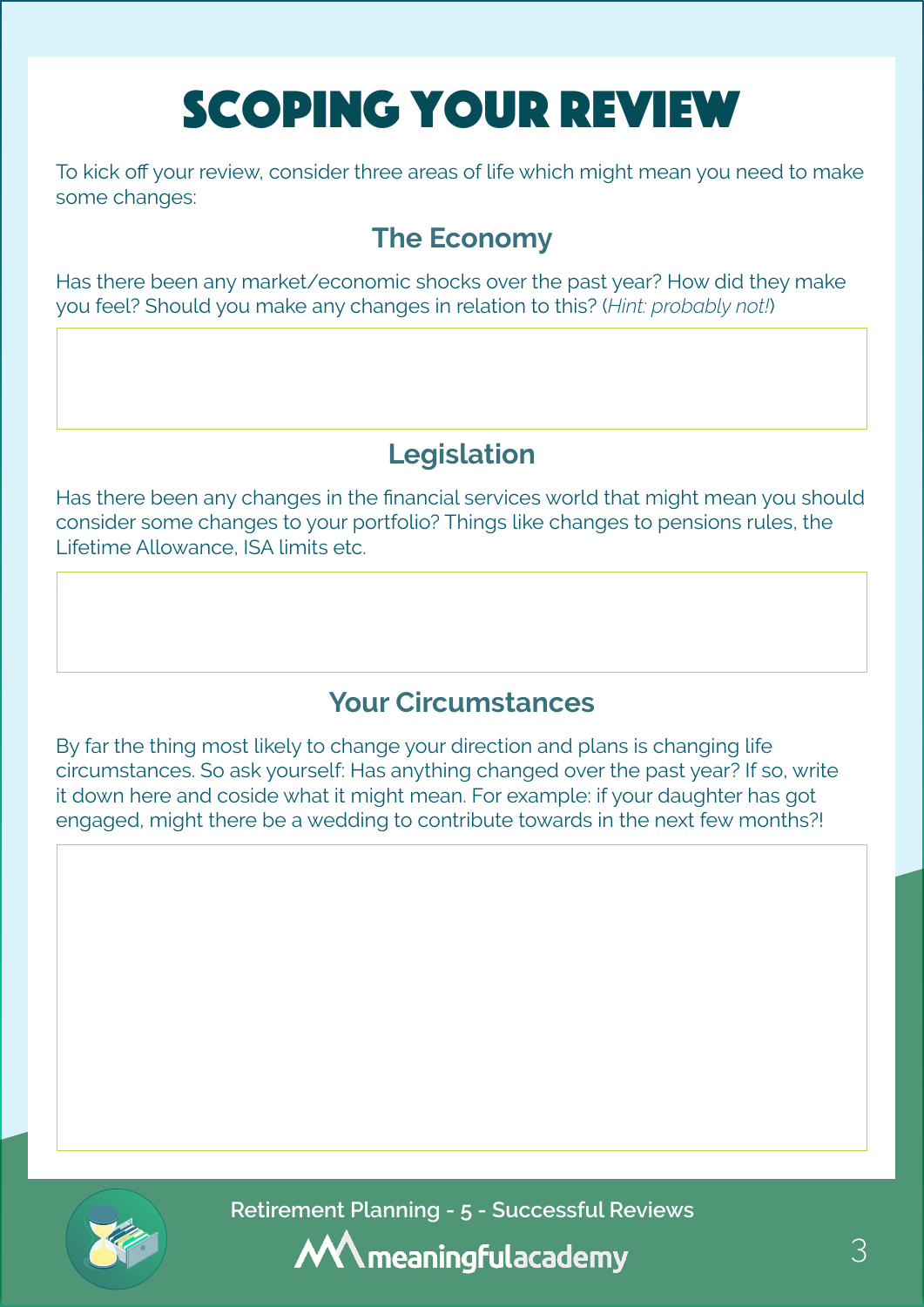## Reviewing your expenses

Cashflow - that is income and expenses - underpins everything. Expenses need to be tracked fairly carefully, though you may want to be more or less granular - we're all different<sup>1</sup>

#### **Consider four main categories:**

**• Basic** - these are the necessities of life. Think of this as the baseline lifestyle if you had to strip everything back. At this level of spending we're talking about food, fuel, insurance, home and car maintenance, communications, travel costs to see family - the stuff we need to live.

**• Leisure** - this includes club membership, holidays, discretionary personal care, meals out and other entertainment. This is the stuff that makes life fun.

**• Luxury** - these are the bigger ticket items, or the things that add a real layer of satisfaction to life. It might include next-level holidays or an extra holiday or two each year on top of the basics. It might mean changing the car every three years instead of five.

**• Milestones** - These are one-off events like family weddings, big celebrations for Golden Weddings, significant gifts to family, things like that.

We need to plan these a year in advance, and ideally even further ahead. We also need to see how we did last year and see if there are any lessons to be learned.

| Category     | <b>Expected last year</b> | <b>Actual last year</b> | <b>Difference</b> |
|--------------|---------------------------|-------------------------|-------------------|
| <b>Basic</b> |                           |                         |                   |
| Leisure      |                           |                         |                   |
| Luxury       |                           |                         |                   |
| Milestone    |                           |                         |                   |

#### **Any lessons to be learned?**



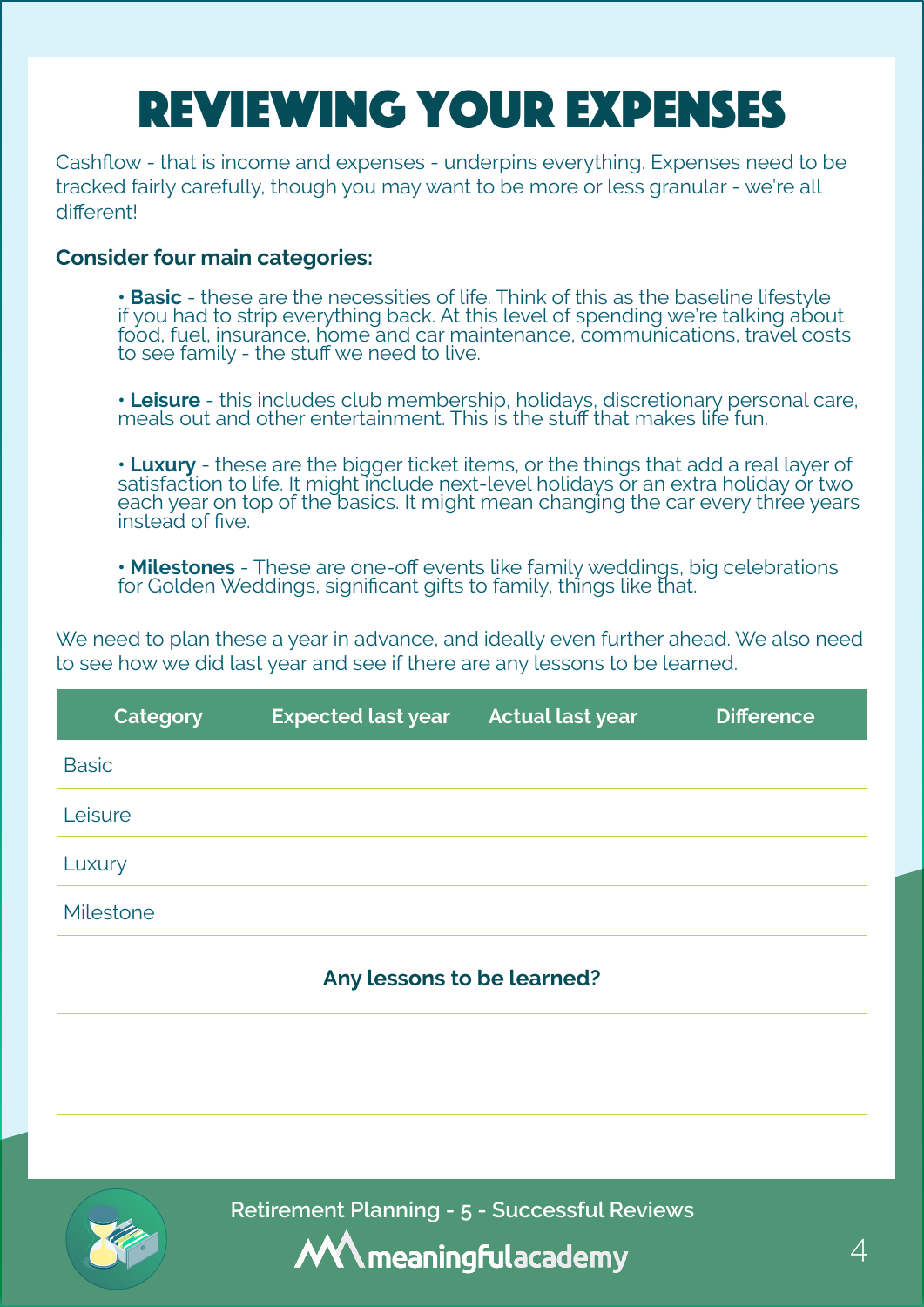Now look ahead - what do you expect to spend this coming year, and maybe the year or two after that?

| <b>Category</b> | <b>Coming year</b> | Year <sub>2</sub> | Year <sub>3</sub> |
|-----------------|--------------------|-------------------|-------------------|
| <b>Basic</b>    |                    |                   |                   |
| Leisure         |                    |                   |                   |
| Luxury          |                    |                   |                   |
| Milestone       |                    |                   |                   |

Finally - any change in income or one-off inflows this coming year?

Make a note of them, so you can factor them into your thinking for the coming year.





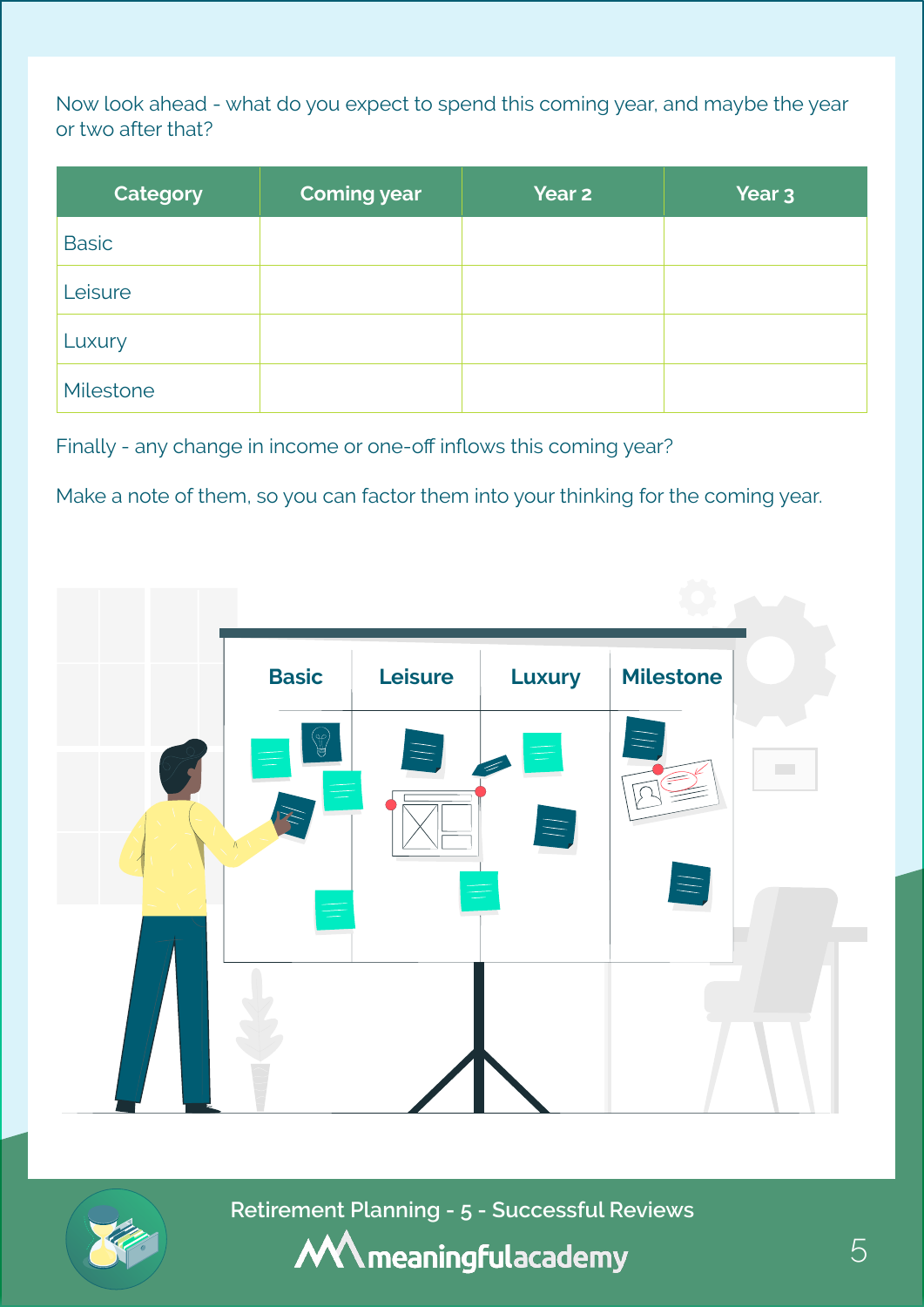## Taxation Review

Tax allowances are there to be used. So here's a quick checklist of the major options that you might want to consider:



Are you using your income tax personal allowance to the full?



If there are two of you, can you apportion assets/income to utilise both personal allowances this coming year?



Don't forget dividend allowance and personal savings allowance too



For assets outside ISAs and pensions, can you make use of the capital gains annual exempt allowance?



Are there gains you can lock in, even if you don't need the money to spend?



What about losses - is there merit in harvesting them to use against future gains?

While inheritance tax (IHT) planning might not be a priority right now, it's good to keep track of your net worth (pensions are separate as they're not in your estate for IHT purposes:

|                      | You | <b>Partner</b> |
|----------------------|-----|----------------|
| Property             |     |                |
| Cash                 |     |                |
| Investments          |     |                |
| <b>Total</b>         |     |                |
|                      |     |                |
| <b>Pension Funds</b> |     |                |



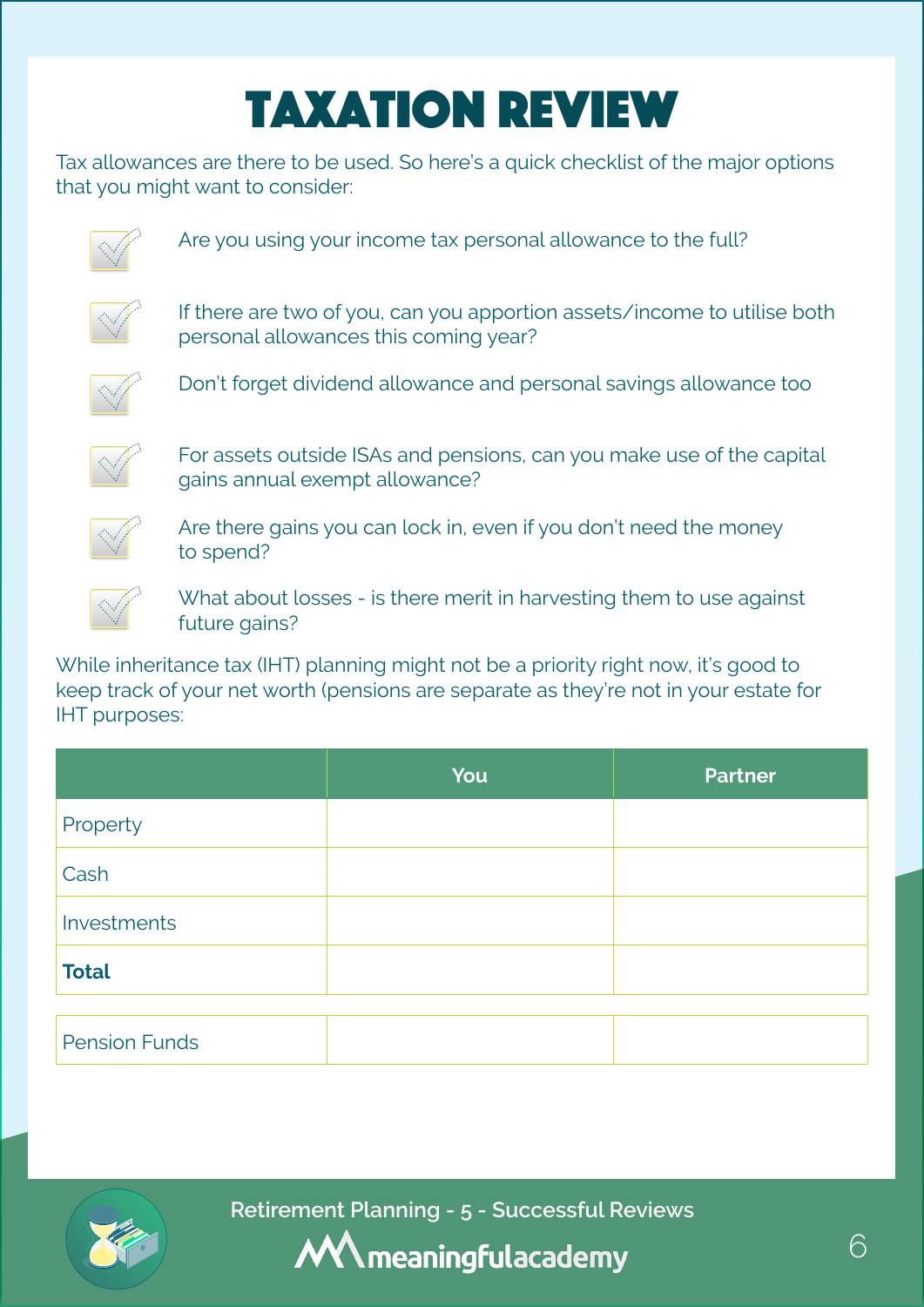## Reviewing Costs

It's crucial to keep an eye on the charges you're paying for your investments and pensions.

Pull out your latest annual statement, or request one, and look for the following:

**Fund charges** - look for the OCF figure plus any transaction charges. Aggregate the cost of your entire portfolio by weighting the charges accordingly:

| <b>Fund</b> |               |   | Total cost % (A) Amount invested (B) Total cost in £ (B x A/100) |
|-------------|---------------|---|------------------------------------------------------------------|
|             | $\%$ £        |   | £                                                                |
|             | $\%$ £        |   | £                                                                |
|             | $\%$ £        |   | £                                                                |
|             | <b>Total:</b> | £ | £                                                                |

**Platform/Product charges** - There may be two elements to this, a percentage charge and/or a fixed charge.

**Adviser charge** - usually depressed as a percentage, check which of your invested assets this applies to. Likely to be between 0.5% and 1% per year. Make sure you're getting value for this.